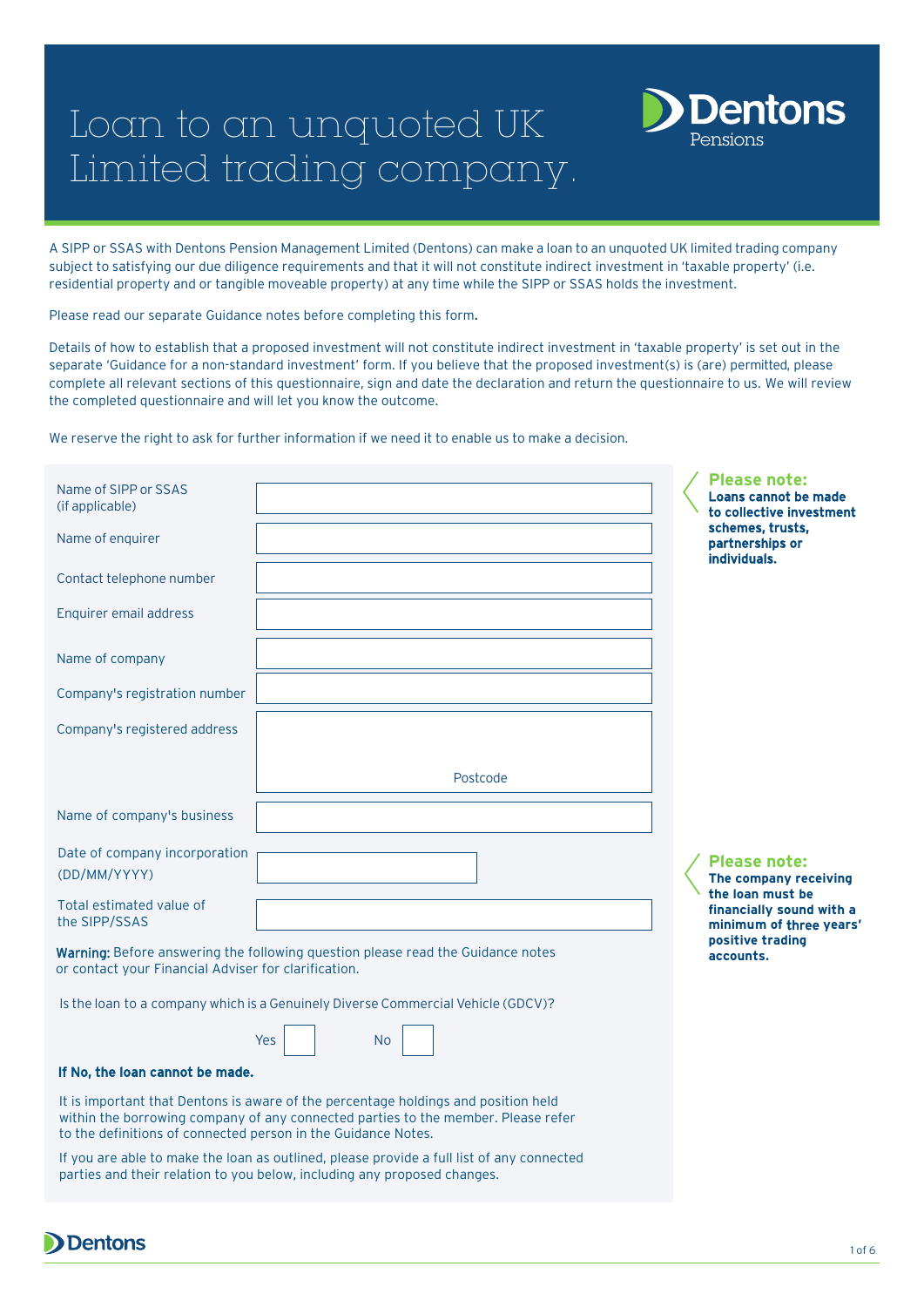#### LOAN TO AN UNQUOTED UK LIMITED TRADING COMPANY

|                                                                                                                                                                                                                                                                                                      |                                                               | Position of connected<br>party eg Director,<br>employee,<br>non-employee etc | Shareholding %,<br>if any | Relationship<br>with SIPP/SSAS<br>member |                                                                                                                                 |
|------------------------------------------------------------------------------------------------------------------------------------------------------------------------------------------------------------------------------------------------------------------------------------------------------|---------------------------------------------------------------|------------------------------------------------------------------------------|---------------------------|------------------------------------------|---------------------------------------------------------------------------------------------------------------------------------|
|                                                                                                                                                                                                                                                                                                      |                                                               |                                                                              |                           |                                          | <b>Pleas</b><br>If ther                                                                                                         |
|                                                                                                                                                                                                                                                                                                      |                                                               |                                                                              |                           |                                          | space<br>please<br>separa                                                                                                       |
|                                                                                                                                                                                                                                                                                                      |                                                               |                                                                              |                           |                                          | with th                                                                                                                         |
|                                                                                                                                                                                                                                                                                                      |                                                               |                                                                              |                           |                                          |                                                                                                                                 |
|                                                                                                                                                                                                                                                                                                      |                                                               |                                                                              |                           |                                          |                                                                                                                                 |
|                                                                                                                                                                                                                                                                                                      |                                                               |                                                                              |                           |                                          |                                                                                                                                 |
|                                                                                                                                                                                                                                                                                                      |                                                               |                                                                              |                           |                                          |                                                                                                                                 |
|                                                                                                                                                                                                                                                                                                      |                                                               |                                                                              |                           |                                          |                                                                                                                                 |
|                                                                                                                                                                                                                                                                                                      |                                                               |                                                                              |                           |                                          |                                                                                                                                 |
|                                                                                                                                                                                                                                                                                                      |                                                               |                                                                              |                           |                                          |                                                                                                                                 |
|                                                                                                                                                                                                                                                                                                      |                                                               |                                                                              |                           |                                          |                                                                                                                                 |
|                                                                                                                                                                                                                                                                                                      |                                                               |                                                                              |                           |                                          |                                                                                                                                 |
| Amount to be loaned                                                                                                                                                                                                                                                                                  | £                                                             |                                                                              |                           |                                          |                                                                                                                                 |
| How will the loan be funded?                                                                                                                                                                                                                                                                         |                                                               |                                                                              |                           |                                          | Pleas                                                                                                                           |
| Reason for the loan                                                                                                                                                                                                                                                                                  |                                                               |                                                                              |                           |                                          | <b>HMRC</b><br>be pru                                                                                                           |
| Is the loan a syndicated loan?<br>If Yes, we will require a draft copy of the loan agreement                                                                                                                                                                                                         |                                                               |                                                                              | Yes                       | <b>No</b>                                |                                                                                                                                 |
|                                                                                                                                                                                                                                                                                                      |                                                               |                                                                              |                           |                                          |                                                                                                                                 |
|                                                                                                                                                                                                                                                                                                      |                                                               |                                                                              |                           |                                          | <b>Pleas</b>                                                                                                                    |
|                                                                                                                                                                                                                                                                                                      |                                                               |                                                                              |                           |                                          |                                                                                                                                 |
|                                                                                                                                                                                                                                                                                                      |                                                               | Secured on property                                                          |                           | Unsecured*                               |                                                                                                                                 |
|                                                                                                                                                                                                                                                                                                      |                                                               |                                                                              | Yes                       | <b>No</b>                                |                                                                                                                                 |
|                                                                                                                                                                                                                                                                                                      |                                                               | First charge                                                                 |                           | Second charge                            |                                                                                                                                 |
| before we will review the loan investment.<br>If secured, please complete the section below.<br>Will your loan be secured?<br>*If unsecured, will the company<br>directors provide guarantees against<br>the value of the loan?<br>How will the loan be secured (if applicable)?<br>Type of property | Commercial<br><b>Mixed</b><br>(commercial and<br>residential) |                                                                              |                           | Residential<br><b>Bare land</b>          |                                                                                                                                 |
|                                                                                                                                                                                                                                                                                                      |                                                               |                                                                              |                           | Other                                    | *If an l<br>each lo<br>25% o<br>value<br>at the<br>purcha<br><b>Pleas</b><br>The lo<br>excee<br>marke<br>securi<br><b>Pleas</b> |
| *If unsecured, we will require a cashflow model from<br>the borrower to show how the loan will be repaid.                                                                                                                                                                                            |                                                               |                                                                              |                           |                                          | For se<br>of the<br>of the                                                                                                      |

#### **Please note: If there is insufficient**  for **FULL** details, provide details on a **separate sheet and submit**  his document.

**Se** note: **expect the loan to be prudent, secure and commercial basis.** 

#### **Se** note:

unsecured loan, oan is restricted to of the net market of the SIPP/SSAS point of advance/  $\mathsf{\overline{a}se}.$ 

## **Please note:**

**The loan must not exceed 70% of the et value of the** ity.

### se note:

ecured loans, 95% net market value SIPP or SSAS fund e used provided it is ed by a first charge property.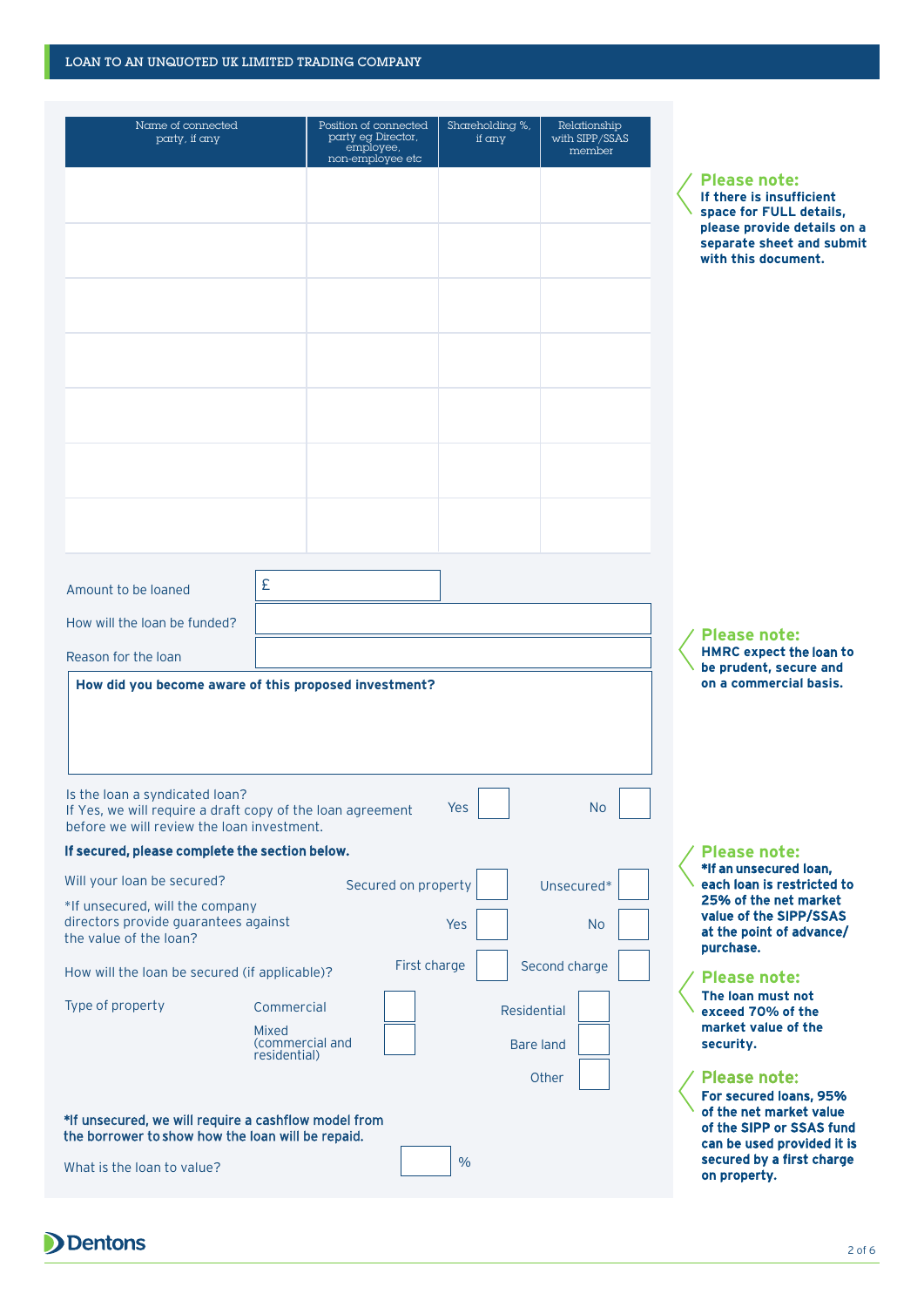### LOAN TO AN UNQUOTED UK LIMITED TRADING COMPANY

| If Other, please<br>provide details                                                                                                |                                                                                                                                                                                                                                                                                                                                                                  |
|------------------------------------------------------------------------------------------------------------------------------------|------------------------------------------------------------------------------------------------------------------------------------------------------------------------------------------------------------------------------------------------------------------------------------------------------------------------------------------------------------------|
| <b>Property address</b>                                                                                                            |                                                                                                                                                                                                                                                                                                                                                                  |
| Current valuation of the<br>property                                                                                               | £                                                                                                                                                                                                                                                                                                                                                                |
| Details of solicitor who will be<br>producing appropriate<br>documentation e.g. legal<br>charge for security and loan<br>agreement |                                                                                                                                                                                                                                                                                                                                                                  |
|                                                                                                                                    |                                                                                                                                                                                                                                                                                                                                                                  |
|                                                                                                                                    | The main acceptable form of security is commercial property and must be secured by a first<br>charge of at least the equivalent value of the loan plus interest. The asset used as security<br>need not be owned by the borrower. Dentons' position is that security must take the form of<br>land or property and we will review each transaction individually. |
|                                                                                                                                    | If unsecured or secured but not a first charge, please provide copies of the company's accounts<br>for the most recent three consecutive years and a copy of the most recent management accounts.                                                                                                                                                                |
|                                                                                                                                    |                                                                                                                                                                                                                                                                                                                                                                  |
| Term of Ioan                                                                                                                       |                                                                                                                                                                                                                                                                                                                                                                  |
| Interest rate                                                                                                                      | <b>Fixed</b><br>Variable<br>$\frac{0}{0}$                                                                                                                                                                                                                                                                                                                        |
| Capital and interest repayment terms                                                                                               |                                                                                                                                                                                                                                                                                                                                                                  |
|                                                                                                                                    | Quarterly<br>Monthly                                                                                                                                                                                                                                                                                                                                             |
|                                                                                                                                    | Are you receiving advice for this investment from an FCA regulated financial adviser?<br>Yes<br><b>No</b>                                                                                                                                                                                                                                                        |

**Please note:**

**If unsecured or secured but not on a first charge, please provide the documentation as stated.**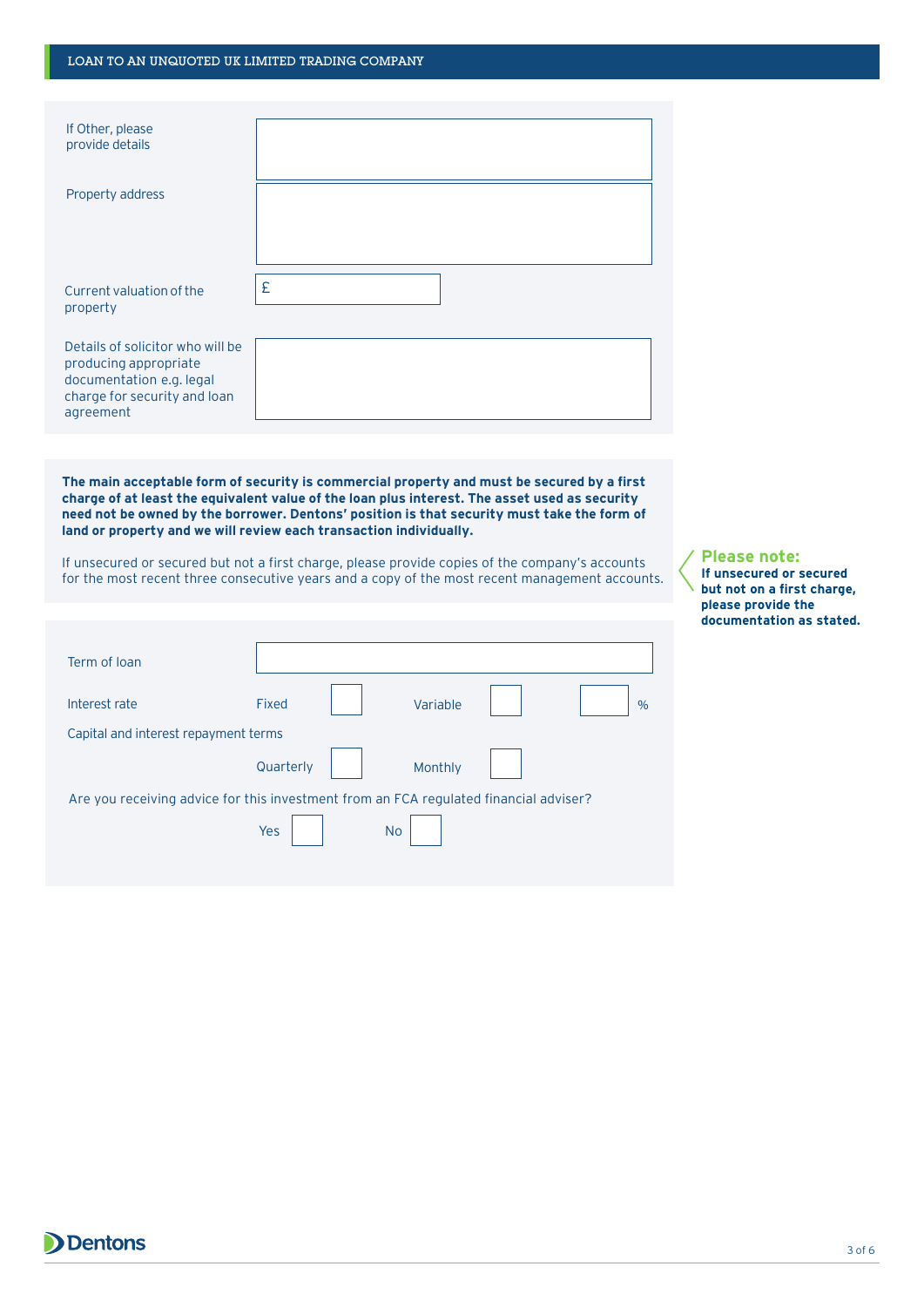Risk warning: this section must be completed

If you do not already have a SIPP or SSAS with us, how did you hear about the Dentons SIPP/SSAS?

Why do you think the investment is a good investment for your pension scheme?

What are the reasons/objectives for the investment to be made?

# Declaration

| Are you comfortable with the potentially high level of risk<br>×<br>Yes<br><b>No</b><br>associated with this investment?<br>Have you read in full, understood and agreed the terms of all the<br>×<br><b>No</b><br>Yes<br>relevant documentation published by the promoter, provider,<br>broker or adviser (as appropriate)?<br>Do you realise that you may get back less than the amount you<br>×<br>Yes<br><b>No</b><br>have invested, or if the investment fails, you may get back<br>nothing at all?<br>Do you have sufficient capacity for loss in the event of<br>×<br>Yes<br><b>No</b><br>catastrophic failure of this investment?<br>Are you in a position of being able to accept this risk?<br>×<br>Yes<br><b>No</b><br>Do you understand that the investment, or the organisation<br>×<br>offering the investment, may not be authorised or regulated by<br>Yes<br><b>No</b><br>the Financial Conduct Authority (FCA), the UK's regulator?<br>Do you understand if this is the case, that you may not be able to<br>×<br>Yes<br><b>No</b><br>complain to the Financial Ombudsman Service or Pensions<br>Ombudsman?<br>Do you understand if the investment is not authorised or<br>×<br>Yes<br><b>No</b><br>regulated by the FCA, you may not be able to be protected by the<br><b>Financial Services Compensation Scheme?</b><br>Do you understand the level and nature of the charges payable in<br>×<br>Yes<br><b>No</b><br>relation to the holding and future sale of this investment?<br>Do you understand that this may be an 'illiquid' investment and<br>×<br><b>No</b><br>Yes<br>that it may not be possible to encash it in a timely manner?<br>Do you understand that there may not be a secondary market for<br>×<br>this investment and therefore it may not be possible to sell this<br><b>No</b><br>Yes<br>investment? | У | Do you understand the full nature of the investments you are<br>entering into? | Yes | <b>No</b> |
|-------------------------------------------------------------------------------------------------------------------------------------------------------------------------------------------------------------------------------------------------------------------------------------------------------------------------------------------------------------------------------------------------------------------------------------------------------------------------------------------------------------------------------------------------------------------------------------------------------------------------------------------------------------------------------------------------------------------------------------------------------------------------------------------------------------------------------------------------------------------------------------------------------------------------------------------------------------------------------------------------------------------------------------------------------------------------------------------------------------------------------------------------------------------------------------------------------------------------------------------------------------------------------------------------------------------------------------------------------------------------------------------------------------------------------------------------------------------------------------------------------------------------------------------------------------------------------------------------------------------------------------------------------------------------------------------------------------------------------------------------------------------------------------------------------------------------------------------------|---|--------------------------------------------------------------------------------|-----|-----------|
|                                                                                                                                                                                                                                                                                                                                                                                                                                                                                                                                                                                                                                                                                                                                                                                                                                                                                                                                                                                                                                                                                                                                                                                                                                                                                                                                                                                                                                                                                                                                                                                                                                                                                                                                                                                                                                                 |   |                                                                                |     |           |
|                                                                                                                                                                                                                                                                                                                                                                                                                                                                                                                                                                                                                                                                                                                                                                                                                                                                                                                                                                                                                                                                                                                                                                                                                                                                                                                                                                                                                                                                                                                                                                                                                                                                                                                                                                                                                                                 |   |                                                                                |     |           |
|                                                                                                                                                                                                                                                                                                                                                                                                                                                                                                                                                                                                                                                                                                                                                                                                                                                                                                                                                                                                                                                                                                                                                                                                                                                                                                                                                                                                                                                                                                                                                                                                                                                                                                                                                                                                                                                 |   |                                                                                |     |           |
|                                                                                                                                                                                                                                                                                                                                                                                                                                                                                                                                                                                                                                                                                                                                                                                                                                                                                                                                                                                                                                                                                                                                                                                                                                                                                                                                                                                                                                                                                                                                                                                                                                                                                                                                                                                                                                                 |   |                                                                                |     |           |
|                                                                                                                                                                                                                                                                                                                                                                                                                                                                                                                                                                                                                                                                                                                                                                                                                                                                                                                                                                                                                                                                                                                                                                                                                                                                                                                                                                                                                                                                                                                                                                                                                                                                                                                                                                                                                                                 |   |                                                                                |     |           |
|                                                                                                                                                                                                                                                                                                                                                                                                                                                                                                                                                                                                                                                                                                                                                                                                                                                                                                                                                                                                                                                                                                                                                                                                                                                                                                                                                                                                                                                                                                                                                                                                                                                                                                                                                                                                                                                 |   |                                                                                |     |           |
|                                                                                                                                                                                                                                                                                                                                                                                                                                                                                                                                                                                                                                                                                                                                                                                                                                                                                                                                                                                                                                                                                                                                                                                                                                                                                                                                                                                                                                                                                                                                                                                                                                                                                                                                                                                                                                                 |   |                                                                                |     |           |
|                                                                                                                                                                                                                                                                                                                                                                                                                                                                                                                                                                                                                                                                                                                                                                                                                                                                                                                                                                                                                                                                                                                                                                                                                                                                                                                                                                                                                                                                                                                                                                                                                                                                                                                                                                                                                                                 |   |                                                                                |     |           |
|                                                                                                                                                                                                                                                                                                                                                                                                                                                                                                                                                                                                                                                                                                                                                                                                                                                                                                                                                                                                                                                                                                                                                                                                                                                                                                                                                                                                                                                                                                                                                                                                                                                                                                                                                                                                                                                 |   |                                                                                |     |           |
|                                                                                                                                                                                                                                                                                                                                                                                                                                                                                                                                                                                                                                                                                                                                                                                                                                                                                                                                                                                                                                                                                                                                                                                                                                                                                                                                                                                                                                                                                                                                                                                                                                                                                                                                                                                                                                                 |   |                                                                                |     |           |
|                                                                                                                                                                                                                                                                                                                                                                                                                                                                                                                                                                                                                                                                                                                                                                                                                                                                                                                                                                                                                                                                                                                                                                                                                                                                                                                                                                                                                                                                                                                                                                                                                                                                                                                                                                                                                                                 |   |                                                                                |     |           |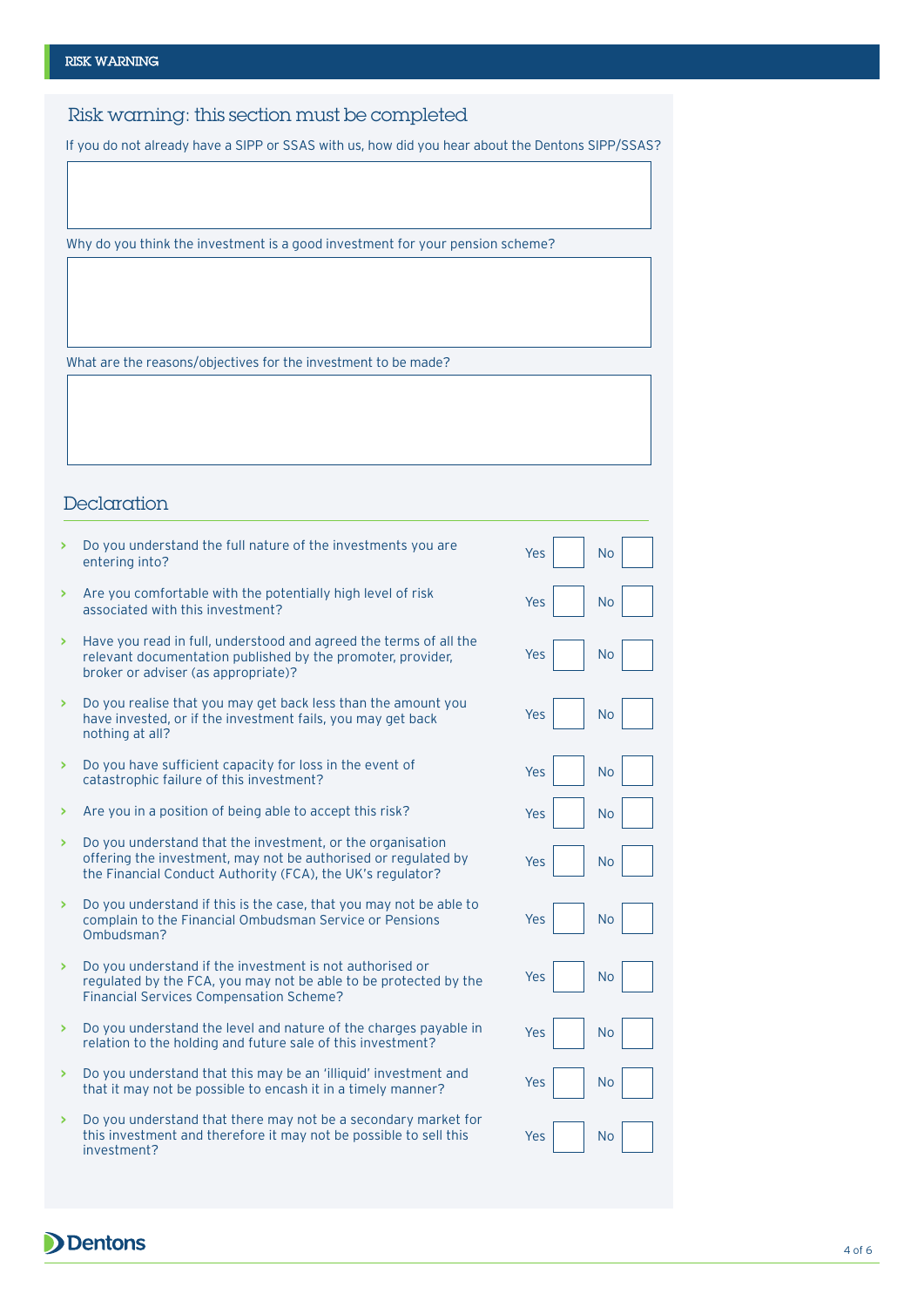#### **DECLARATION**

- **>** Do you understand that this may be an 'illiquid' investment and that it may not be possible to encash it in a timely manner?
- **>** Do you understand that there may not be a secondary market for this investment and therefore it may not be possible to sell this investment?
- **>** Do you understand it may also be difficult for Dentons to obtain a valuation for reporting or pension benefit calculation purposes and we may be forced to value the investment as 'nil'?
- **>** Do you understand that this investment could result in significant delays or restrictions in paying pension benefits or, in the event of your death, death benefits to your beneficiaries?
- **>** Do you understand that the marketing material may claim to provide high rates of return on your investment, but there is no guarantee of this?

| $Yes \mid$                              | No            |
|-----------------------------------------|---------------|
| $Yes \n\begin{bmatrix} \n\end{bmatrix}$ | No            |
| Yes                                     | $\mathsf{No}$ |
| $Yes \mid$                              | No            |
| Yes                                     | No            |

- **>** I have provided all relevant information and to the best of my knowledge it is true and correct.
- **>** I have read in full, understood and agree the terms of all documentation published by the promoter, provider, broker or adviser (as appropriate) that is relevant to the proposed investment and taken such advice (if any) as I believe appropriate to my circumstances.
- **>** I confirm that neither Dentons nor any subsidiary company has given me any investment advice or other advice or exercised its judgment on the merits, suitability or otherwise of the proposed investment(s).
- **>** I acknowledge that Dentons has recommended that I take financial advice before undertaking the proposed investment and, if I do not, that making the investment is entirely at my own risk.
- **>** I understand that Dentons has the discretion to restrict the amount that can be invested or not to proceed with the investment at all and shall have no liability if it exercises this discretion.
- **>** I shall be held responsible for all or any cost, loss, expense, tax (or other) charge or liability, made, incurred or suffered by me personally or by my SIPP or SSAS (as the case may be) as a result of making the investment(s) and I hereby undertake to indemnify and keep indemnified Dentons and any of its subsidiary companies from and against any such cost, loss, expense, tax (or other) charge or liability, made, incurred or suffered by it or them (including any associated legal or other fees and costs incurred by them) as a result of the investment(s) being made.
- **>** I understand that any property offered as security for a loan will be subject to individual acceptance by Dentons.
- **>** While the investment is held, I confirm that I will obtain and provide you with a copy of a current market valuation at any date whenever it is required to enable Dentons to carry out its duties as scheme administrator of my SIPP or SSAS. For example, when I wish to make future investments in unquoted companies or collective investment schemes or when it needs to calculate the level of retirement benefits I can receive.
- **>** I am aware that if a loan is made to a connected person or the proposed investment at any time constitutes indirect investment in taxable property, there will be one or more of the following tax charges:
	- An unauthorised member payment tax charge of 40% of the amount of the unauthorised payment – for which the member(s) is/are personally liable
	- If the unauthorised member payment, together with any other unauthorised member payments in a 12 month period, is 25% or more of the SIPP or SSAS fund value, an unauthorised member payment tax surcharge of 15% of the amount of the unauthorised payment – for which the member is personally liable
	- A scheme sanction charge of between 15% and 40% depending on how much of the unauthorised member payment tax charge is paid – for which the SIPP or SSAS is liable (via the scheme administrator).

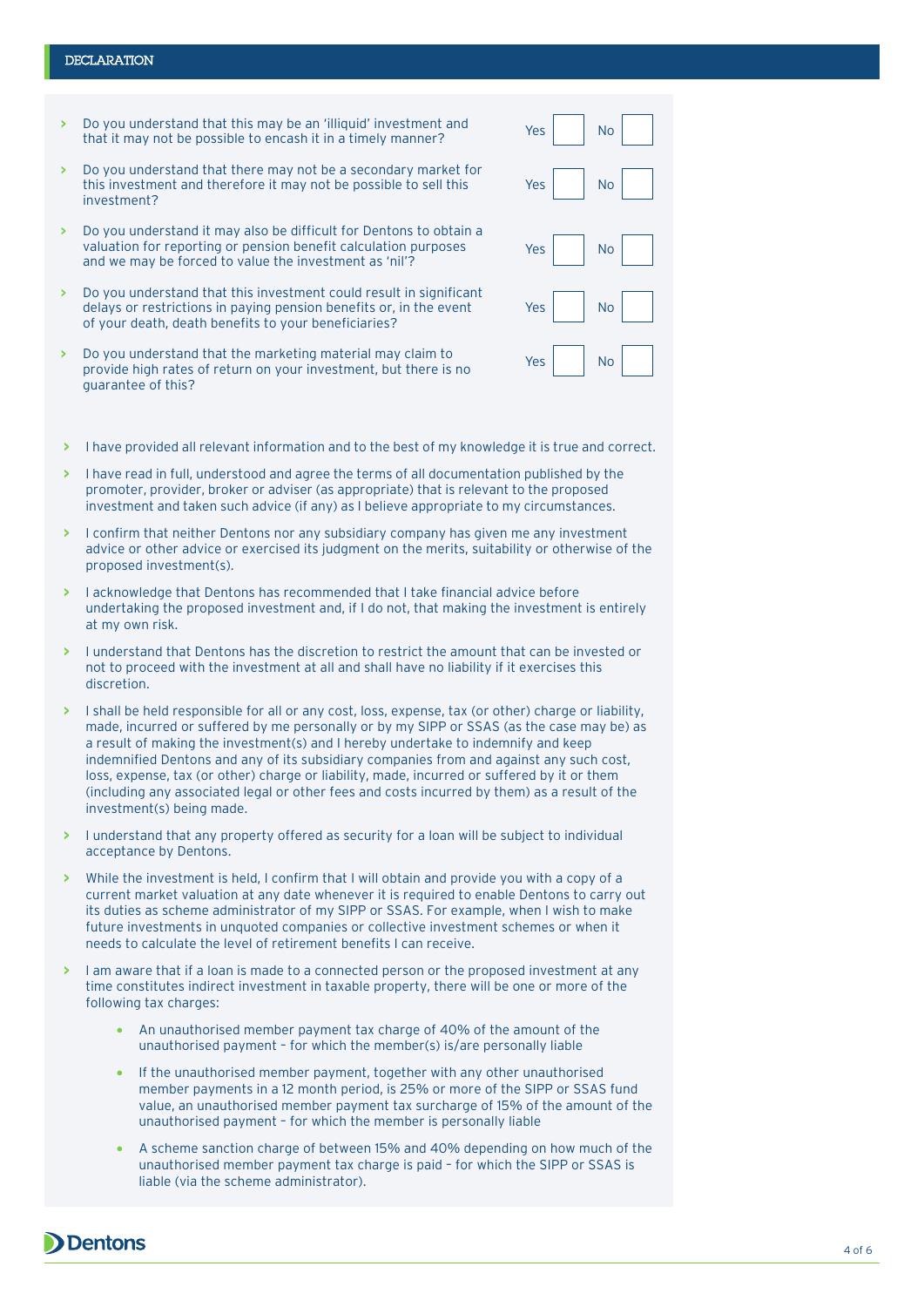## Declaration (continued)

- A scheme sanction charge of between 15% and 40% depending on how much of the unauthorised member payment tax charge is paid – for which the SIPP or SSAS is liable (via the scheme administrator).
- **>** I confirm that I understand the risks associated with making this investment and that although higher risk could mean higher returns, there is no guarantee of this and I may get back less than I invested.
- **>** I understand that these investments may not be easily sold and that this could affect my ability to take pension benefits from my SIPP or SSAS or, in the event of my death, to pay death benefits to my beneficiaries.

For a SIPP, please sign as the Member/Prospective Member below and for SSAS, all trustees must sign on the next page.

I confirm that all the details provided on this form are, to the best of my knowledge and belief, true and complete.

| <b>Member/Prospective</b><br><b>Member Signature</b> |  |
|------------------------------------------------------|--|
| Name (in capitals)                                   |  |
| Date (DD/MM/YYYY)                                    |  |

If a financial adviser has been involved in giving advice for the stated investment, they must provide their details and sign below.

## Financial Adviser

I confirm that I have provided advice on the investment stated and that all the details provided on this form and other accompanying documents, where appropriate, are, to the best of my knowledge and belief, true and complete.

**Please note: If the investment is acceptable but the Member has not signed this form, their signature will be required before the investment can be held.**